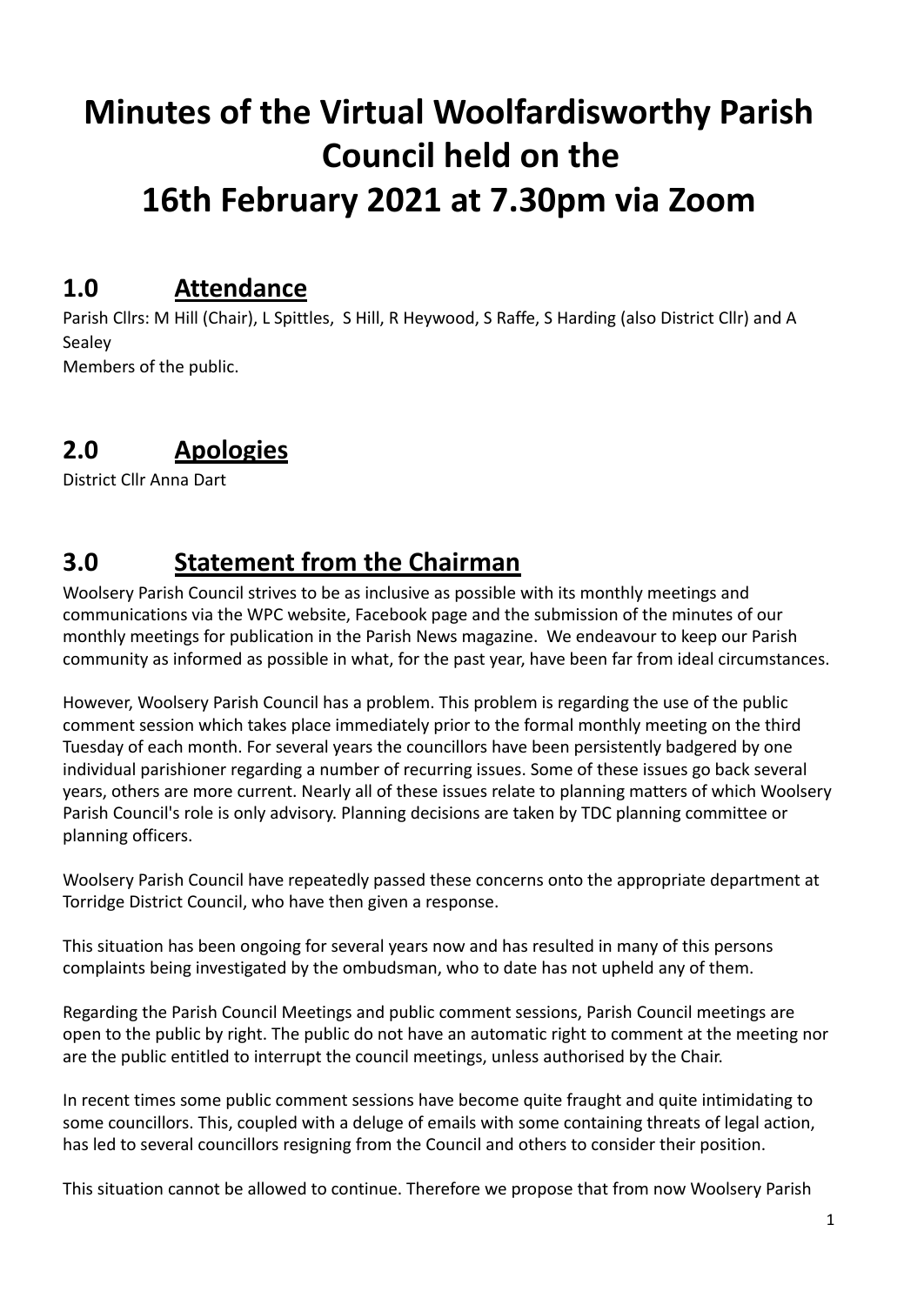Council will not allow their public comment sessions to be used for vexatious matters that we consider to have been adequately dealt with previously. The same conditions will apply to emailed correspondence. If, during the course of a Council meeting, the situation should become disorderly then The Council may choose to implement section 2 a) b) & c) of the Councils standing orders. This could lead to that person being expelled from the meeting.

All parishioners are reminded that for any matter to be considered at a Parish Council meeting, it must be with the Parish Clerk at least four days before the meeting date (not including Sundays and Bank holidays)

Woolsery Parish Council do not wish to stifle free speech nor to prevent open debate, on the contrary we welcome it. Woolsery is a vibrant and welcoming community and as Councillors we want to be looking ahead to the future, not glaring back at the past.

Cllr Spittles proposed to adopt the above statement, seconded by Cllr Harding. Those present were all in agreement.

# **4.0 Public Comment Session**

A parishioner requested the above statement to be included in the minutes, stating "that we do not understand the hole we are in."

Sallie Salvidant, who has applied to become a Parish Councillor, introduced herself to the Council.

# **5.0 Declaration of Personal / Prejudicial Interest for items of the agenda**

Cllr's Spittles, S Hill and Harding declared an interest for the finance items.

# **6.0 Minutes of the previous meeting to be approved and signed as a true and accurate record**

The minutes were agreed as a true and accurate record, to be signed by the Chair at the next face-to-face meeting. Proposed by Cllr Harding, seconded by Cllr Raffe.

# **7.0 Clerk's Report**

- **● Planning Training ACTION: The Clerk to confirm a date with TDC.**
- **● Scaffolding / Lights around The Smithy -** Covered in the MXB report and minutes.
- **● Highways Community Enhancement Fund Re Grass Cutting for 2021/202 -** Approved £625.
- **● Back Street Sign -** The landowner has applied to Torridge District Council for a new sign.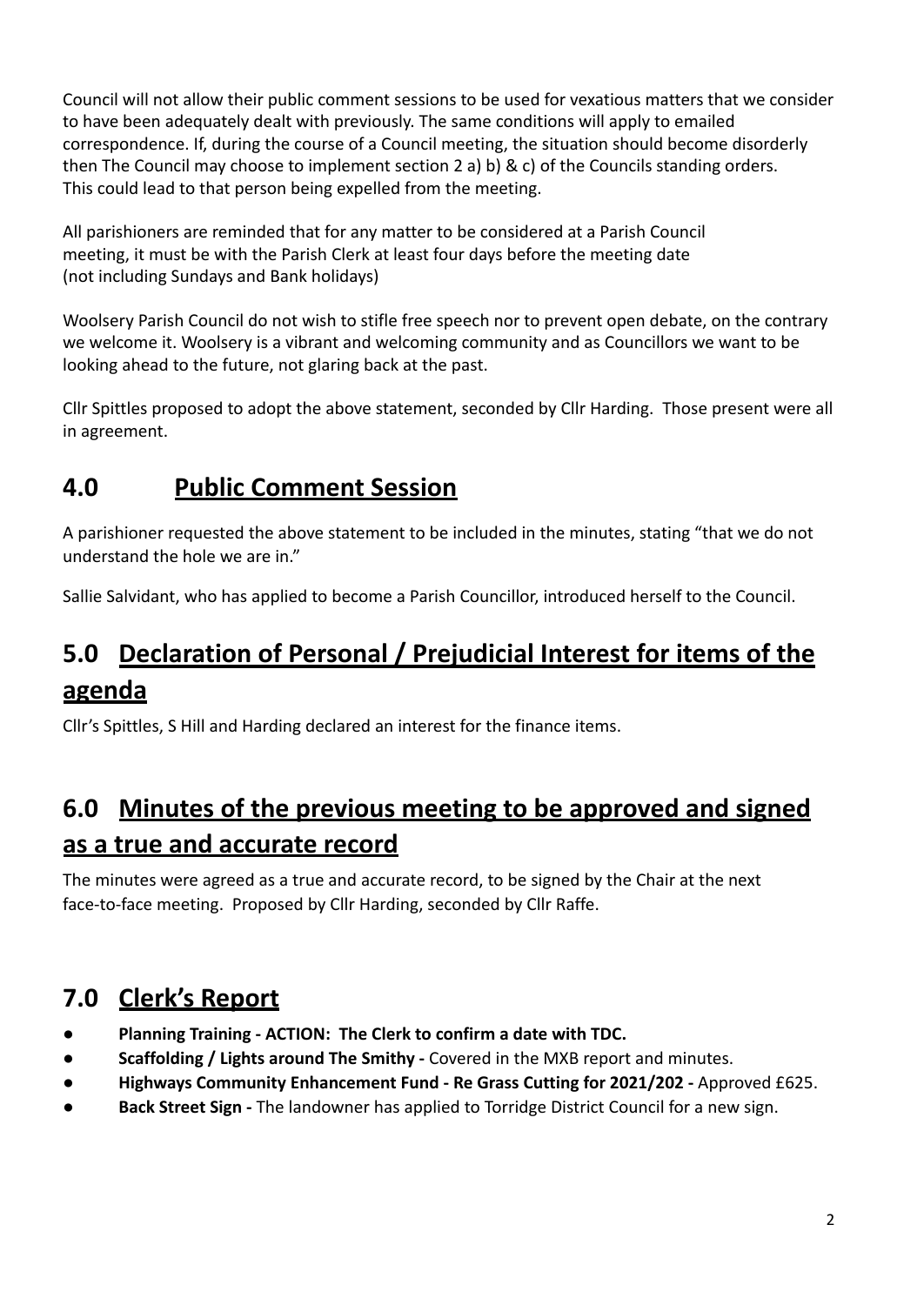# **8.0 Reports from County Cllr, District Cllrs and Parish Cllrs**

#### **District Cllr Harding:**

- Torridge District Council will be reviewing the budgets and precept at their full meeting next week. Cllr Harding stated that he would not be voting to increase the Precept.
- Bideford was unsuccessful in winning the High Street Funding, however other options of investment are being explored.
- Concerns were raised with regards to the bollards at Appledore Slipway, therefore this is to be reviewed.

#### **Parish Councillors**

#### **Cllr Spittles**

- The road has been closed down to Bucks Mills to allow extensive work with gabion baskets and fencing. The fencing that leads into the carpark needs repairing. **ACTION: To establish if this belongs to Highways or Torridge District Council.**
- A tree is down on Footpath 8, therefore details passed to Cllr Harding.

#### **Cllr S Hill**

● Carried out the defib check and noted that the lights were not on. **ACTIONS: Cllr S Hill will contact Brian Butler to ascertain whether the power to the defib has been cut off by the Hall. Cllr M Hill will inform the Community Heartbeat Trust.**

#### **Cllr Raffe**

● Spoke to individuals with regards to the football posts, but not had a response.

#### **Cllr M Hill**

- Reported potholes at Ashmansworthy. **ACTION: To report to Highways.**
- Requested the Parish Council contact details to be included in the Village News. It was noted that the minutes are sent to the village news, but the publication of these lies with the editor. **ACTION: The Clerk has previously sent the information to the Village News, but will resend.**
- The agenda and minutes have not been included in the shop and noticeboard due to Covid, not encouraging people to stand around reading. It was agreed to start this again, as well as looking at the size of the noticeboard. **ACTION: Noticeboard, April agenda.**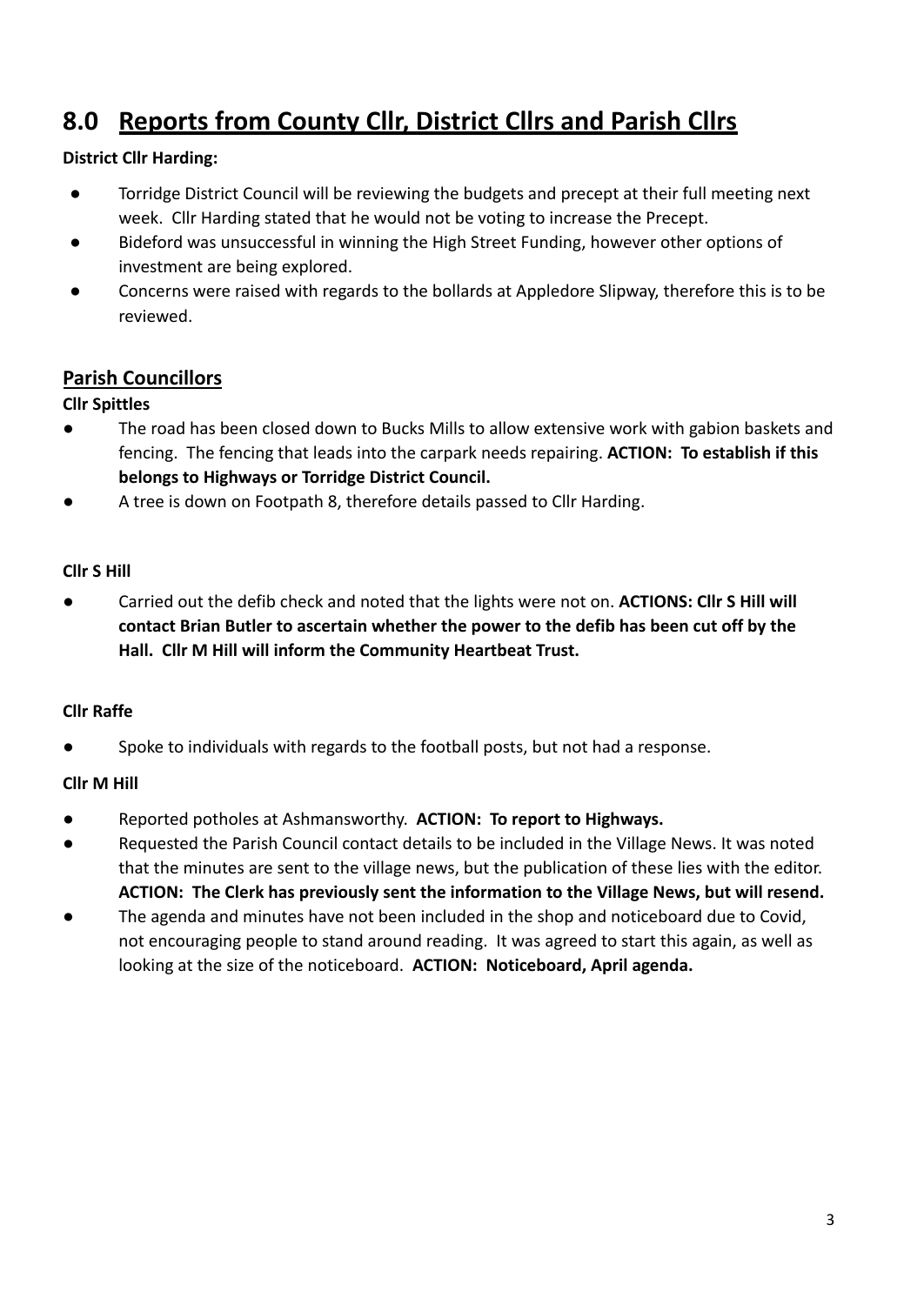# **9.0 Planning Applications**

#### **Applications**

**1/0061/2021/FUL - Proposed two storey extension to provide additional living space. Green Cottage, Woolsery. No objections were raised.**

1/0092/2021/FUL - Erection of 3 holiday lodges with associated road access. Forest Lakes, Woolsery. **Woolsery Parish Council objects to the planning application for the following reasons:**

The proposed erection of three holiday lodges is an inappropriate development on a greenfield site, which would have been contrary to planning regulations. The development will see an increase in additional traffic to an unclassified road, which is already in a state of disrepair. Over the years, there have been a number of planning applications for holiday homes. The cumulative effect of this, sees the creation of hamlets, consisting of holiday homes, which adds costs to the Parish with negligible economic benefit in return.

1/0121/2021/FUL - Retention of wildlife pond (removal of condition 2 of planning permission 1/0584/2016/FUL) Commercial Use. Land at Cranford Frm, Cranford. **No objections were raised.**

#### **Decisions**

1/0711/2020/FUL - Change of use of land and proposed siting of 1.no multi-purpose facility and 3.no glamping units. Old Pound House, Woolsery. **Application granted.**

1/1058/2022/FUL - Retrospective application for the construction of a ground source heat pump. Land at Moorhead Farm, Woolsery. **Application granted.**

1/0728/2020/FUL - Erection of 4 one-bedroom flats and associated works (Variation of condition 2 of planning permission 1/1093/2019/FUL). Land Adjacent To Woolsery Village Hall, Woolsery, Bideford. **Application granted.**

### **10.0 Progress of Highways Issues**

#### **Review of priority roads in the Parish - to put forward for budget 2021/2022**

Roads completed in this financial year include; Manor Park, Bucks Cross to Laburnum Cottage, Kennerland to Cranford, Leworthy Cross to Powlers Piece and Ashmanworthy (East Ash Hall) (outside Parish, but requested by Woolsery PC.)

Roads on Highways radar for financial year 2021/2022 include;

- School to Duerdon
- Duerdon Cross to Claw Cross
- Farmers Arms to Alminstone
- Leworthy Cross to Leworthy Mill
- Middle Huddisford to Huddisford Cross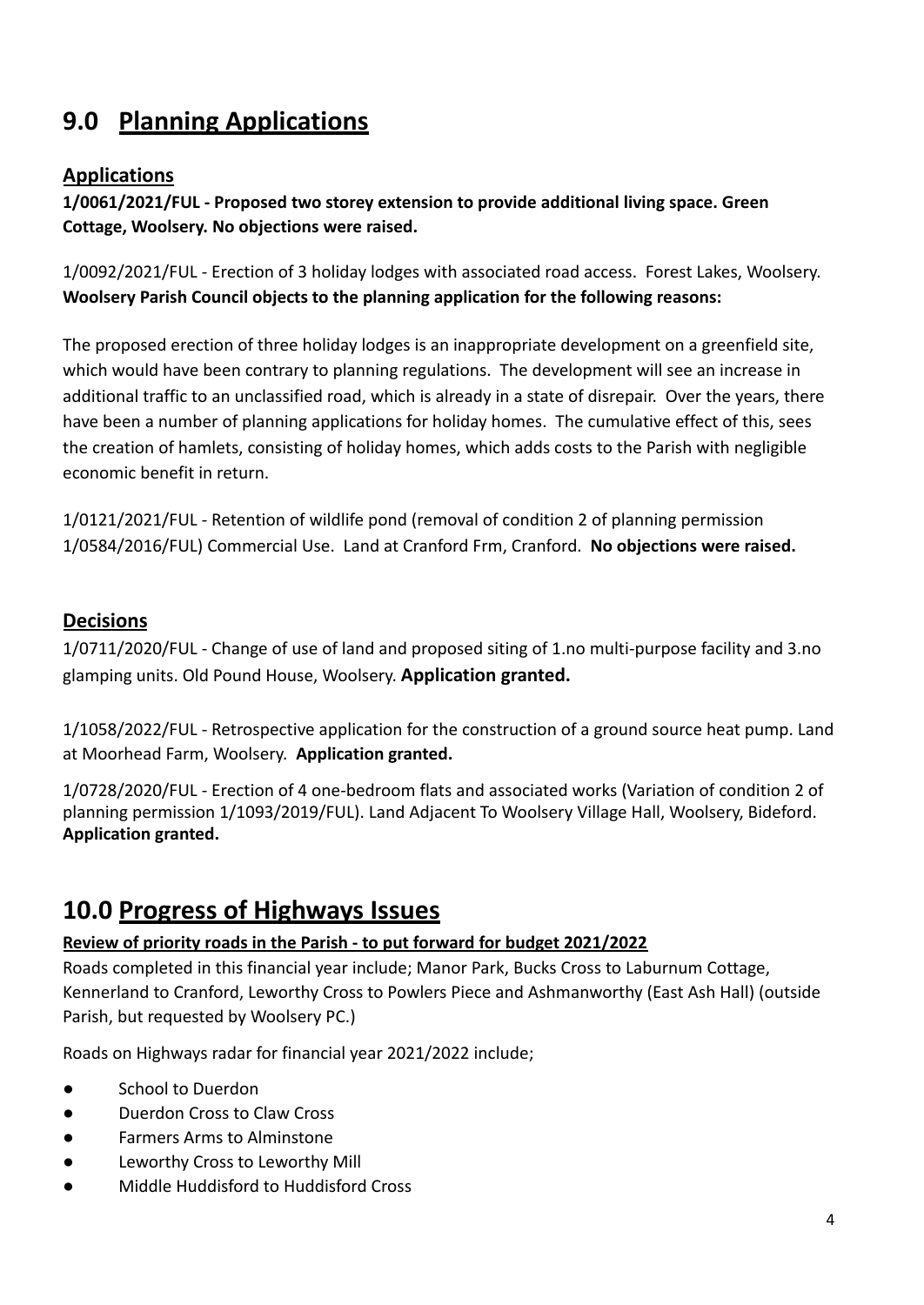#### Road past Satchfield

With the MXB works ongoing it was suggested that it would be sensible to delay the works from the School to Duerdon for 12 months, until work is finished.

Following discussion above the Council agreed with the above.

**ACTION: The Clerk to confirm with Highways, checking that the A39 at Bucks Cross is also in the budget for next financial year.**

### **Woolsery**

a. **No parking cones during road closures below (Manor Park) -** Devon County Council Highways have no objection in the Parish Council placing cones at Manor Park during road closures, however it was stressed that these are not enforceable. Those placing cones would need to have a Chapter 8 Qualification. **ACTION: The Clerk to ask Highways whether the Parish Council could keep the cones, and to ascertain what is required for Chapter 8.**

#### **Updates on the following:**

**a) Road from Parkham to Cranford -** Highways have been in touch with the person involved in the accident and will be painting the white lines.

**b) Drain at bottom of Copper Hill (re addressing issues at the time of road closure) -** Has been jetted and CCTV'd. There are pipework issues, which will need resolving and will be raised in the new financial year.

**c) Mirror at Merry Harriers -** Cllr Heywood to do.

**d) Leaworthy Cross - Drainage -** Jetting has been undertaken and the system is flowing. Sent a preliminary report, which states some of the ditches require lowering. However, as there is no safety defect being caused, there is no budget to do this, and it would be down to the landowner.

**e) Pleademill Bridge -** Managed by structures who state that this is low risk. Higher risk issues will be dealt with as a priority.

**f) Repairs outside Claw Farm -** The structure of the road is collapsing and will cost approximately £100k to repair. This is outside what local budgets can accommodate and therefore only safety defects can be addressed at present.

**g) Finger Posts -** The metal supplied to Skanska is non-compliant. This has been raised with the supplier and those which are substandard will be replaced.

### **Road Closures**

**16th - 26th February 2021 - Road from Fernlea to Auction Way, Woolsery -** EXCAVATE TRENCH IN ROAD TO RE CONNECT EXISTING SEWER PIPE. TAKE OUT EXISTING KERBS AND REPLACE WITH NEW GRANITE KERBS. INSTALL NEW DISH CHANNEL KERBS.

**1st - 26th March 2021 - Road from Cranford Water Bridge to Farmers Arms.** TAKE OUT EXISTING KERBS AND REPLACE WITH NEW GRANITE KERBS. INSTALL NEW CROSSOVER. INSTALL NEW GRANITE DISH CHANNEL STONES. LAY GRANITE STONES IN FARMERS ARMS FOOTPATH.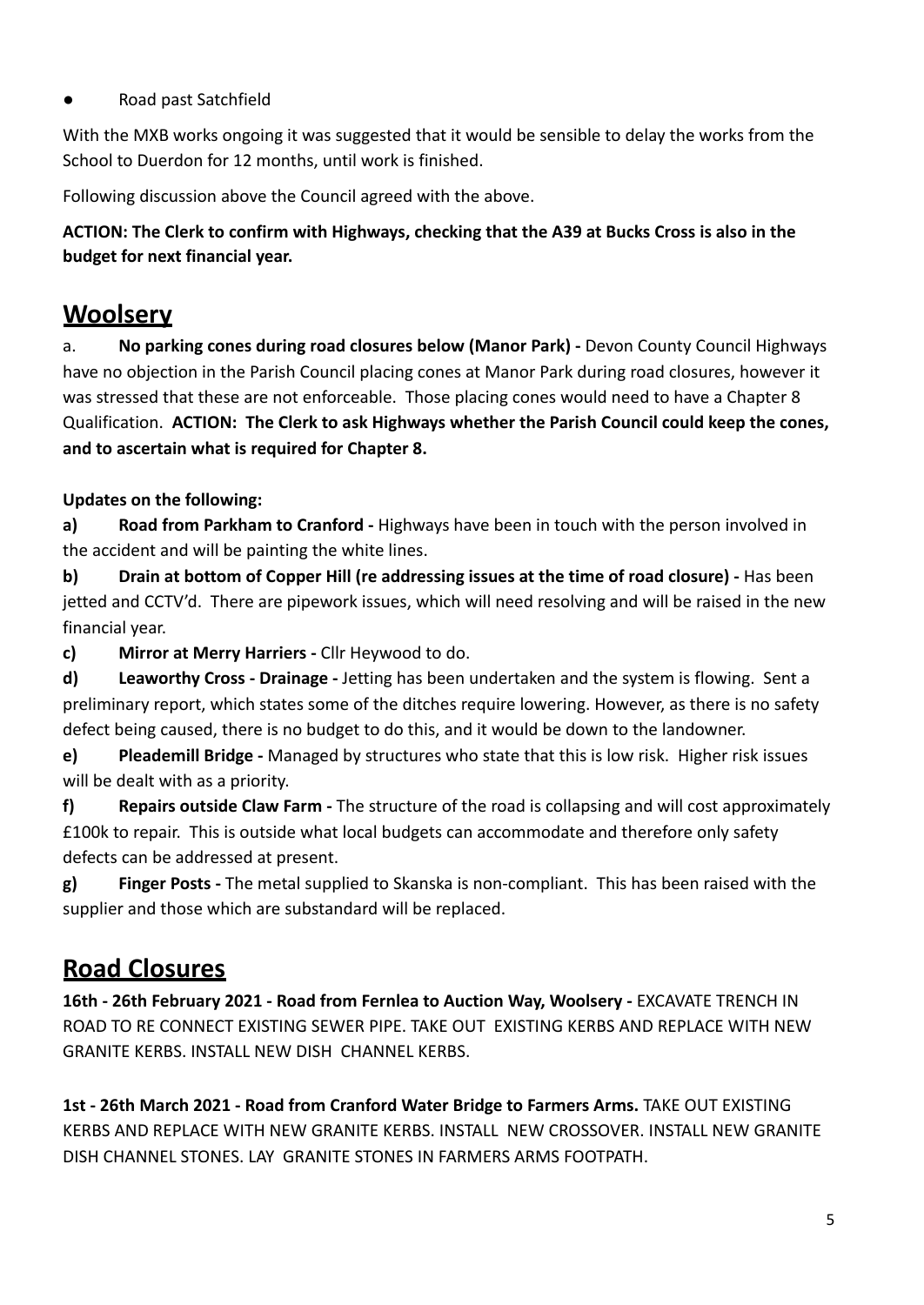# **11. Co-option of Councillor**

Cllr Spittles proposed to co-opt Sallie Salvidant as a Parish Councillor. Seconded by Cllr Sealey. All those present were in agreement. **ACTION: The Clerk to write to Sallie Salvidant.**

# **12. Update: Bucks Mills First Time Sewerage Application**

A site visit with the design engineer will take place on the 3rd March. Representatives from Parkham and Woolsery Parish Council will be present, including District Cllr Harding.

### **13. Wildflower and Village Gateway**

Cllr Harding to look at sites and liaise with the school and Robert Stoneman.

# **14. Covid-19 Updates**

No further updates in terms of additional funding. The Parish Council will remain meeting on Zoom, until notified.

### **15. Affordable Housing & Parish Plan 2021**

It was agreed to hold a closed meeting on the 2nd March 2021, where these items could be discussed in more detail. **ACTION: The Clerk to issue an agenda**

# **16. Update from MXB Sub-Committee**

The minutes from the meeting 11th February were circulated, and uploaded onto the website. Cllr Hill thanked Cllr Heywood for placing the cones out at Manor Park.

**ACTION: The image of the road closures to be placed on Facebook. Cllr Hill will convert the PDF to JPEG.**

# **17. FINANCES**

### **Payments to be authorised**

- a) Lisa Hutchings January 2021 £439.68
- b) HMRC 20% Tax January 2021 £109.92
- c) Cllr Spittles (Allowance) £200.00
- d) Cllr S Hill (Allowance) £200.00
- e) Cllr S Harding (Allowance) £200.00

**Cllr Spittles proposed to authorise items a and b, seconded by Cllr Raffe. All in agreement. Cllr S Hill proposed to authorise item c, seconded by Cllr Heywood. All in agreement, excluding Cllr Spittles who declared an interest.**